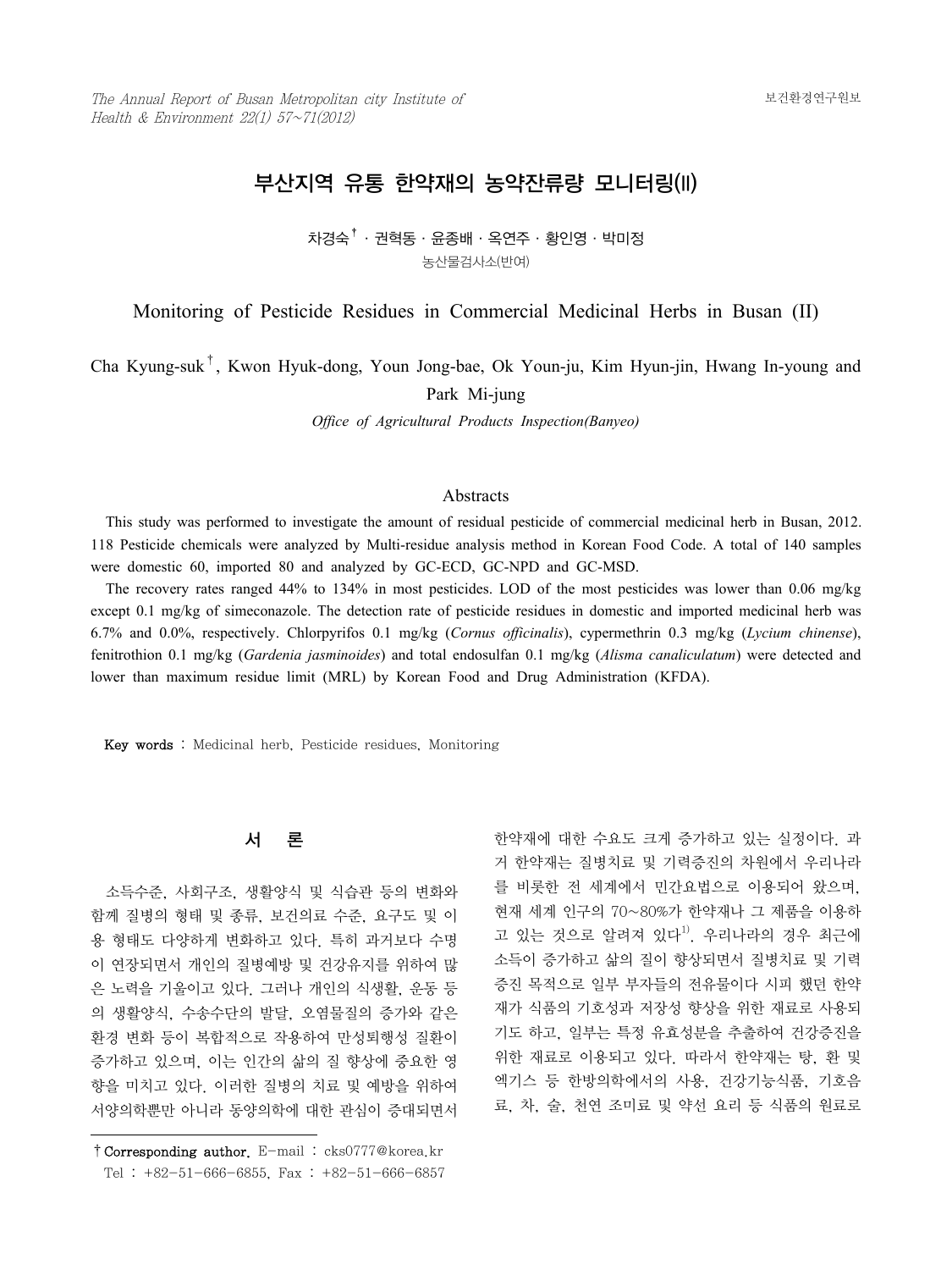광범위하게 사용되고 있다<sup>2~4)</sup>. 이에 따른 한약재의 사용 량 증가와 원활한 공급을 위하여 과거 야생에서 채취되던 것이 생산량 확보를 위하여 국내에서 인공적으로 재배되 기도 하고, 수입되어 판매되기도 하는데 재배과정이나 유 통과정에서 발생하는 병충해를 방제하기 위해 농약이 사 용되고 있다5). 이에 따라 국내외의 많은 연구자들이 최종 생산되어 유통되고 있는 한약재의 잔류농약에 대한 모니 터링 및 농약검출방법에 관하여 연구를 수행하고 있다 6~9).

 농약은 설치류, 곤충, 곰팡이, 유해균, 잡초 등을 죽이 거나 제거하기 위하여 사용되는 것으로 $^{10)}$  효율적으로 사 용할 경우 농작물을 유해한 병충해로부터 보호하고, 노동 력을 절감할 수 있으며, 수확기를 조절하여 생산성을 높 일 수 있다. 뿐만 아니라 저장 및 유통기간을 연장시켜 수 확 후의 부패나 변질을 방지할 수 있다. 그러나 농약의 오․ 남용으로 인하여 한약재에 과다 잔류하게 되면 독성으로 인체에 심각한 위해를 줄 수 있다. 특히 WTO 체제하에서 무역 자유화로 안전성이 검증되지 않은 한약재가 무분별 하게 수입되고 있다. 따라서 국민이 한약재를 안전하게 이용하고, 건강에 위해를 끼치지 않도록 한약재의 잔류농 약에 대한 모니터링은 지속적으로 이루어져야 한다. 현재 잔류농약은 농약의 안전사용기준(농촌진흥청 고시  $2010-26$ <sup>11)</sup>과 농약잔류허용기주(식품공전)<sup>12)</sup>이 설정되 어 있다. 그러나 국산 한약재는 생산단계에서는 농림수산 식품부에서, 생산된 후 유통과정에서는 보건복지부에서 관리하고 있고 $^{9}$ , 수입한약재는 수입의약품 등 관리규정 (식품의약품안전청 고시 제 2011-66호)<sup>13)</sup>에 규제하는 등 제도가 다원화되어 있어 관리에 어려움이 있다. 식품 공전에 한약재는 생약 등의 잔류오염물질 기준 및 시험방 법(식품의약품안전청 고시 제 2011-42호)<sup>12)</sup>에 농약 58 종에 대한 실험방법이 수록되어 있으며, 개별기준이 설정 된 한약재43품목과 농산물의 농약잔류허용기준을 따르게 되어 있는 한약재 29품목의 기준이 설정되어 있다. 그리 고 기타 생약 및 생약 추출물은 DDT, BHC, aldrin, dieldrin 등 5종의 유기염소계 농약에 관한 기준이 설정 되어 있다. 만약 기준이 설정되어 있지 않은 농약이 검출 되었을 때에는 유럽약전(European Pharmacopoeia)의 잔류농약의 기준을 따르거나 농약의 일일 섭취허용량, 평 균 체중, 일일 복용량을 고려하여 기준을 산출하고 적부 판정을 내려야 한다.

 한편 잔류농약 검사는 GC(gas chromatography)를 이용하여 41종의 농약을 분석할 수 있는 다성분 분석법 (multi-residue analysis method)을 주로 이용하고 있 다. 다성분 분석법은 물리화학적으로 유사한 대상 농약을 그룹화하여 분석할 수 있으며, 대상 성분의 범위가 광범 위하여 추가적인 농약 항목을 분석하는데 적용할 수 있다  $14$ ). 본 연구에서는 생약 등의 잔류오염물질 기준 및 방법 의 다성분 분석법을 이용하여 GC로 분석할 수 있는 41종 의 농약과 함께 추가로 77종의 농약들을 대상으로 회수율 및 검출한계를 조사하였다. 그리고 그중에서 다성분 분석 법이 가능한 농약 113종을 선정하여 잔류농약을 조사하 였다. 이어서 2012년 1월부터 12월까지 부산지역에서 유 통되고 있는 국내산 60건, 수입산 80건 등 총 77품목 140건의 한약재들에 대하여 113종의 잔류농약 수준을 조 사 및 평가하고 한약재의 안전한 관리를 위한 지침을 마 련하고자 한다. 더불어 한약재 중에서 잔류허용기준이 설 정되어 있지 않은 농약에 대해서는 잔류안전기준을 마련 할 수 있는 근거를 제시하고자 하였다.

### 재료 및 방법

#### 실험재료

 본 실험에 사용된 한약재는 2012년 1월부터 12월까지 부산에서 유통되는 한약재 77품목 140건을 무작위로 수 집하여 118종의 잔류농약을 분석하였으며, 그 대상 한약 재는 Table 1과 같다.

## 시약 및 분석기기

 본 실험에 사용된 118종의 농약표준품은 Dr. Ehrenstofer GmbH (Germany), AccuStandard (USA) 및 Wako (Japan) 등의 제품을 사용하였다. 분석 대상 농약은 해당 검출기 및 농약들 사이의 머무름 시간 을 고려하여 8개 그룹으로 나누어 분석하였으며 각 그룹 의 대상 농약은 Table 2에, 농약 표준품들의 chromatogram들은 Fig. 1 및 2에 나타내었다. 추출 및 정제 용매는 잔류농약용 acetone, n-hexane 및 dichloromethane (Merck Co., USA)를 사용하였고, GC분석을 위한 시료의 정제과정에서는 florisil cartridge (Waters Co., USA)를 사용하였다.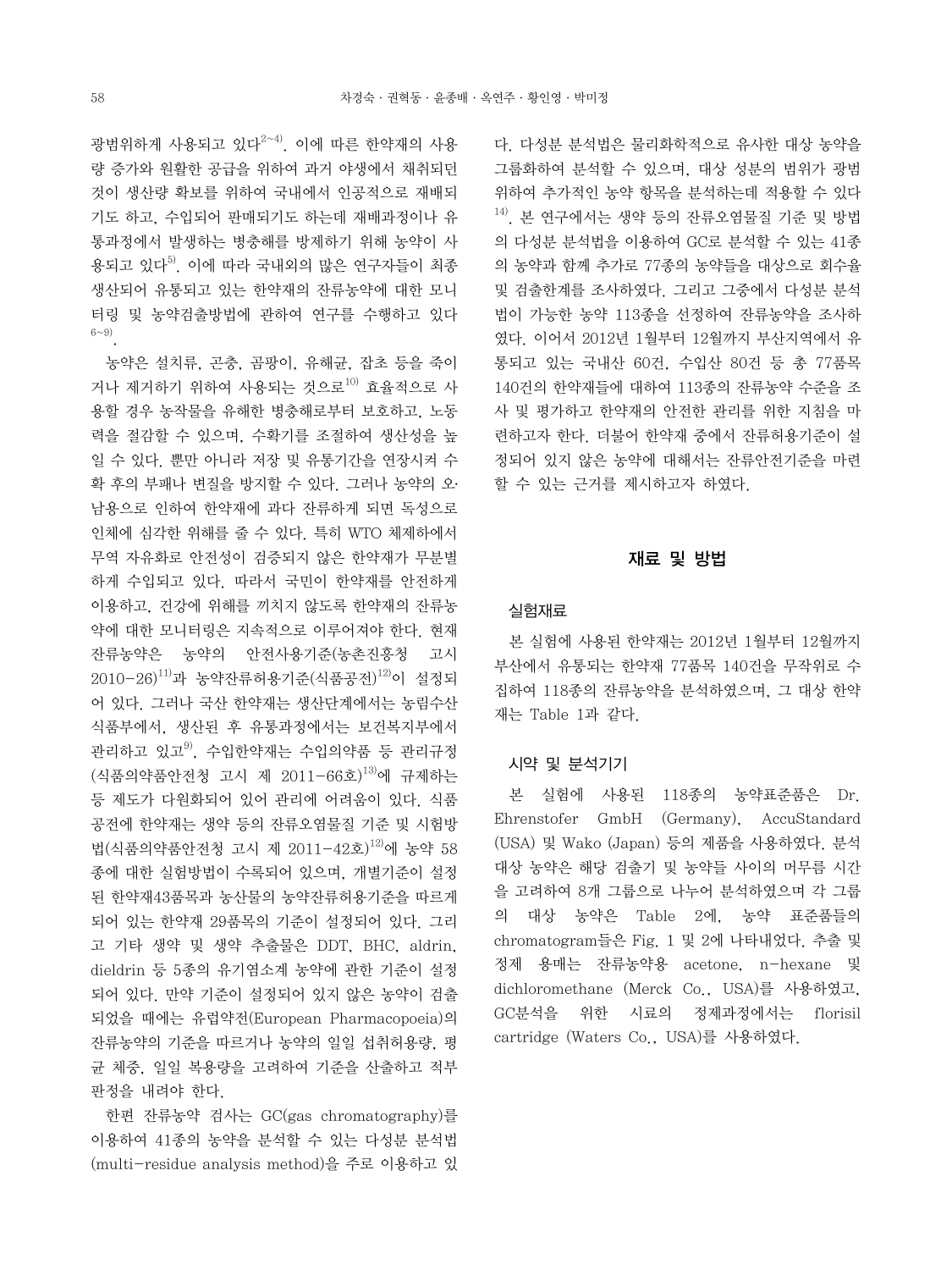| Korean name | Medicinal herb            | Domestic       | Imported       |
|-------------|---------------------------|----------------|----------------|
| 갈근          | Pueraria lobata           | $\mathbf 5$    |                |
| 감초          | Glycyrrhiza uralensis     |                | $\mathbf 5$    |
| 강활          | Ostericum koreanum        |                | 1              |
| 강황          | Curcuma aromatica         |                | $\mathbf{1}$   |
| 건강          | Zingiber officinale       | $\sqrt{2}$     |                |
| 견우자         | Pharbitis nil             |                | 1              |
| 계지          | Cinnamomum lourerii       |                | $\overline{2}$ |
| 괄루근         | Trichosanthes kirilowii   | $\mathbf{1}$   |                |
| 광곽향         | Pogostemon cablin         |                | $\mathbf{1}$   |
| 구기자         | Lycium chinense           | $\overline{2}$ | 1              |
| 국화          | Chrysanthemum morifolium  |                | 1              |
| 길경          | Platycodon grandiflorum   | $\,3$          | 1              |
| 금은화         | Lanicera japonica         |                | $\,2$          |
| 단삼          | Salvia miltiorrhiza       |                | $\mathbf{1}$   |
| 당귀          | Angelica gigas            | $\,2$          |                |
| 대황          | Rheum palmatum            |                | 1              |
| 도인          | Prunus persica            |                | 1              |
| 독활          | Aralia continentalis      | $\overline{2}$ |                |
| 두충염자        | Eucommia ulmoides         | 1              |                |
| 맥문동         | Liriope platyphylla       | $\,3$          |                |
| 목단피         | Paeonia suffraticosa      |                | $\mathbf{1}$   |
| 목통          | Akebia quinata            | $\mathbf{1}$   |                |
| 몰약          | Commiphora myrrha         |                | 1              |
| 박하          | Mentha arvensis           | $\overline{2}$ |                |
| 반하          | Pinellia ternata          |                | 1              |
| 방기          | Sinomenium acatum         |                | 1              |
| 백출          | Atractylodes macrocephala | $\,3$          |                |
| 복령          | Poria cocos               |                | 4              |
| 복분자         | Rubus coreanus            |                | 1              |
| 사인          | Amomum villosum           |                | 1              |
| 산사          | Crataegus pinnatifida     |                | 1              |
| 산수유         | Cornus officinalis        | 4              |                |
| 산약          | Dioscorea japonica        | $\,2$          |                |

Table 1. The list of circulated medicinal herbs used in this study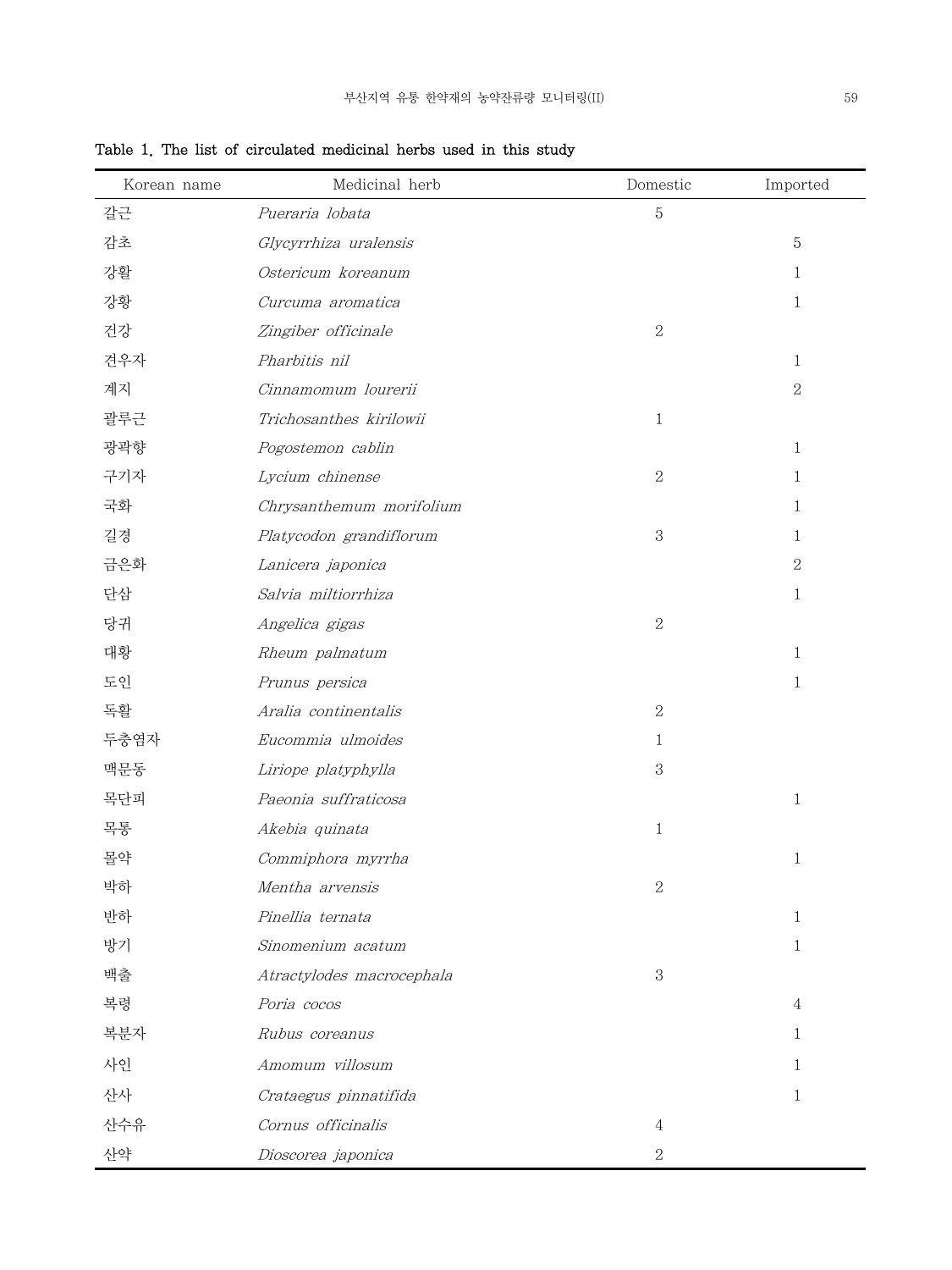| Korean name | Medicinal herb             | Domestic     | Imported       |
|-------------|----------------------------|--------------|----------------|
| 산조인         | Zizyphus jujuba            |              | $\overline{4}$ |
| 산초          | Zanthoxylum piperitum      |              | $\mathbf{1}$   |
| 상백피         | Morus alba                 |              | $\overline{2}$ |
| 석창포         | Acorus gramineus           | $\mathbf{1}$ | $\mathbf{1}$   |
| 소목          | Caesalpinia sappan         |              | $\mathbf{1}$   |
| 시호          | Bupleurum falcatum         |              | $\mathbf{1}$   |
| 신곡          | aspergillus oryzae         | $\mathbf{1}$ | $\mathbf{1}$   |
| 신이          | Magnolia denudata          |              | $\mathbf{1}$   |
| 연자육         | Nelumbo nucitera           |              | $\mathbf{1}$   |
| 오가피         | Acanthopanax sessiliflorum |              | $\mathbf{1}$   |
| 오매          | Prunus mume                |              | $\mathbf{1}$   |
| 오미자         | Schisandra chnenisis       | $\mathbf{1}$ | $\mathbf{1}$   |
| 오약          | Lindera aggregata          |              | $\mathbf{1}$   |
| 용안육         | Dimocarpus longan          |              | $\mathbf{3}$   |
| 우슬          | Achyranthes japonica       | $\mathbf{1}$ | 1              |
| 원지          | Polygala tenuifolia        |              | $\overline{2}$ |
| 육계          | Cinnamomun loureirii       | $\mathbf{1}$ | 1              |
| 익지          | Aipinia oyphylla           |              | 1              |
| 인동          | Lonicera japonica          |              | $\mathbf{1}$   |
| 의이인         | Coix lachrymajobi          | $\mathbf{1}$ |                |
| 작약          | Paeonia lactiflora         | $\,2$        |                |
| 전호          | Anthriscus sylvestris      |              | $\mathbf{1}$   |
| 절패모         | Fritillaria thunbergii     |              | $\mathbf{1}$   |
| 지각          | Citrus aurantium           |              | 3              |
| 지모          | Anemarrhrena asphodeloides |              | $\sqrt{2}$     |
| 지실          | Citrus aurantium           |              | $\mathbf{1}$   |
| 지황          | Rehmannia glutinosa        | $\mathbf{1}$ |                |
| 진피          | Citrus umshiu              | $\mathbf{1}$ |                |
| 질려자         | Tribulus terrerfris        |              | $\mathbf{1}$   |
| 차전자         | Plantago asiatica          | $\mathbf{1}$ | 1              |
| 창출          | Atractylodes japonica      |              | 1              |
| 천궁          | Cnidium officinale         | 4            |                |
| 천마          | Gastrodia elata            |              | $\overline{2}$ |

## Table 1. Continued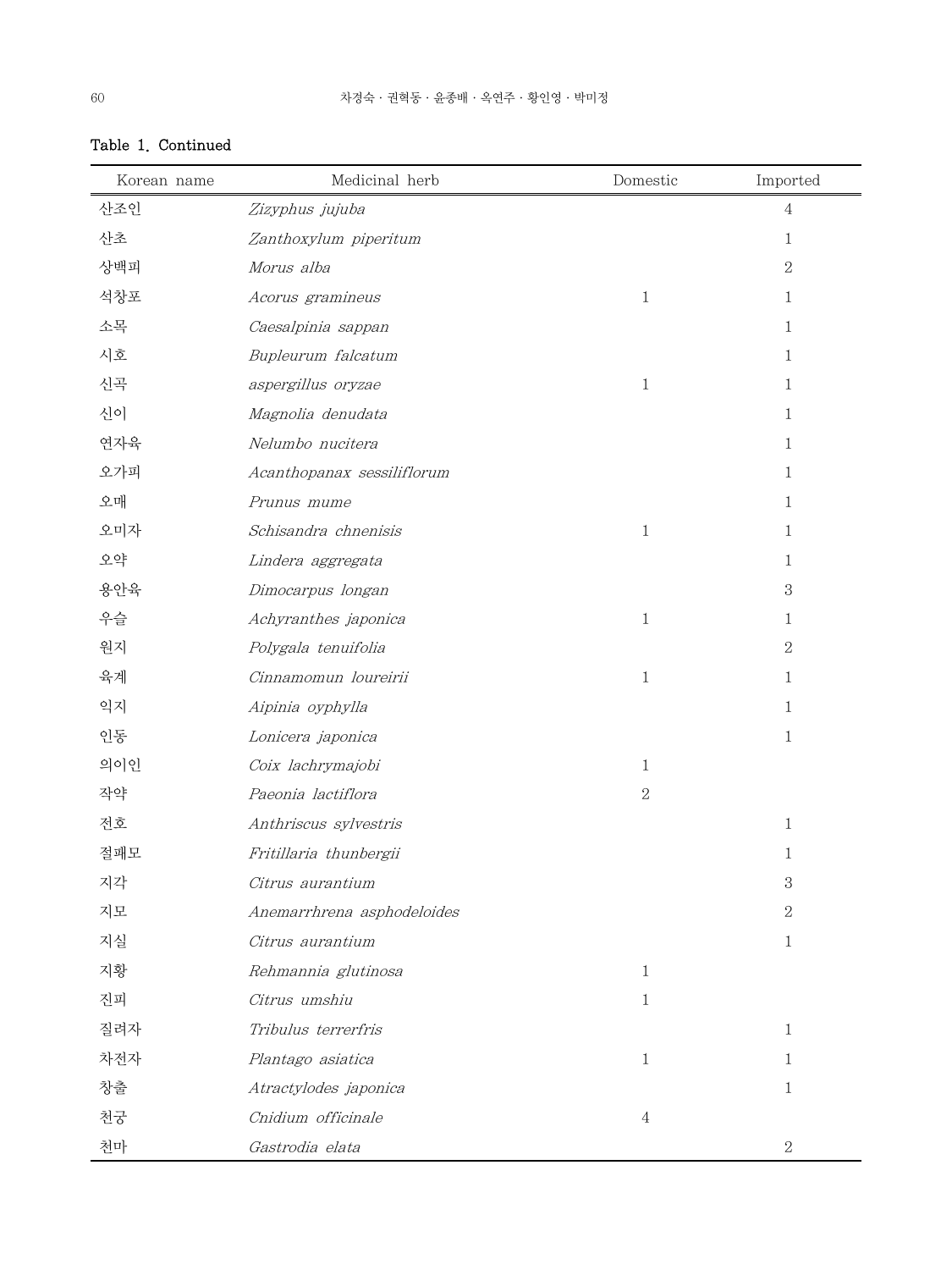# Table 1. Continued

| Korean name | Medicinal herb           | Domestic       | Imported       |
|-------------|--------------------------|----------------|----------------|
| 치자          | Gardenia jasminoides     | $\mathbf{2}$   |                |
| 택사          | Alisma canaliculatum     | $\overline{2}$ |                |
| 하수오         | Pleuropterus multflorus  |                |                |
| 행인          | Prunus armeniaca         |                | $\overline{2}$ |
| 향부자         | Cyperus rofundus         | $\overline{2}$ |                |
| 현삼          | Scrophularia buergeriana |                | T              |
| 현호색         | Corydalis remota         | 1              |                |
| 형개          | Schizonepeta fenuifolia  |                |                |
| 홍화          | Carthamus tinctorius     |                | $\mathbf{2}$   |
| 황기          | Astragalus membranaceus  | 5              |                |
| 후박          | Magnolus thunbergii      |                | 3              |
|             | Total                    | 60             | 80             |

## Table 2. Selected pesticides list for this study

| Groups            | Pesticides                                                                                                                                                                                                                                                                                                                                                                   |
|-------------------|------------------------------------------------------------------------------------------------------------------------------------------------------------------------------------------------------------------------------------------------------------------------------------------------------------------------------------------------------------------------------|
| $Group-1$<br>(18) | Nitrapyrin, Dimethylvinphos, $\beta$ -BHC, $\delta$ -BHC, Chlorpyrifos-methyl, Dithiopyr,<br>Aldrin, Penconazole, Folpet, Paclobutrazole, DDE-PP, Endrin, DDD-PP, DDT-OP,<br>DDT-PP, Captafol, Phosmet, Tetradifon, Mefenacet, Pyrazophos, Cypermethrin,<br>Pyrimidifen                                                                                                      |
| $Group-2$<br>(24) | Ethoprophos, $\alpha$ –BHC, Dicloran, $\gamma$ –BHC, Tefluthrin, Vinclozolin, Propisochlor,<br>Bromacil, Mlathion, Tiadimefon, Heptachlor-epoxide, Phenthoate, Triflumizole, $\alpha$<br>-endosulfan, Futolanil, Dieldrin, Thifluzamid, Cyflufenamid, $\beta$ -endosulfan,<br>Iprodione, Ofurace, Endosulfan-sulfate, EPN, Fenamidone, Phosalone, Acrinathrin,<br>Permethrin |
| $Group-3$<br>(18) | Dimethoate, Quintozene, Diazinon, Simeconazole, Fenitrothion, Thiazopyr, Dicofol,<br>Pendimethalin, Zoximde, Chinomethionat, Myclobutanil, Cyproconazole,<br>Chlorbenzilate, Nonachlor, Fluazinam, Nuarimol, Bifenthrin, Fenvalerate,                                                                                                                                        |
| $Group-4$<br>(17) | Chlorothalonil, Tolclofos-methyl, Chlorpyrifos, Fthalide,<br>Terbutylazine.<br>Procymidone.<br>Methidathion, Profenofos, Kresoxim-methyl, Diniconazole,<br>Edifenphos, Bromopropylate, Methoxychlor, Indanofan, Cyhalothrin, Prochloraz,<br>Deltamethrin                                                                                                                     |
| $Group-5$<br>(19) | Probenazole, Tebupirimfos,<br>Dimethenamid, Parathion-methyl,<br>Thiometon.<br>Parathion, Tolyfluanid, Mecarbam, Dimepiperate, Fenoxanil,<br>Heptachlor.<br>Chlorfenapyr, Ethion,<br>Isoprothiolane.<br>Carbophenothion,<br>Fenprophthrin,<br>Azinphos-methyl, Fenarimol, Pyridalyl                                                                                          |
| $Group-6$<br>(7)  | Pirimicarb, Pirimiphos-methyl,<br>Fipronil,<br>Isazofos.<br>Fludioxonil.<br>Triazophos.<br>Etoxazole.                                                                                                                                                                                                                                                                        |
| $Group-7$<br>(7)  | Fenobucarb, Cadusafos, Iprobenfos, Esprocarb, Diphenamid, Cyprodinil, Mepronil                                                                                                                                                                                                                                                                                               |
| $Group-8$<br>(8)  | Molinate, Diphenylamine, Diethofencarb, Pirimiphos-ethyl, Isofenphos, Prothiofos,<br>Fenoxycarb, Anilofos                                                                                                                                                                                                                                                                    |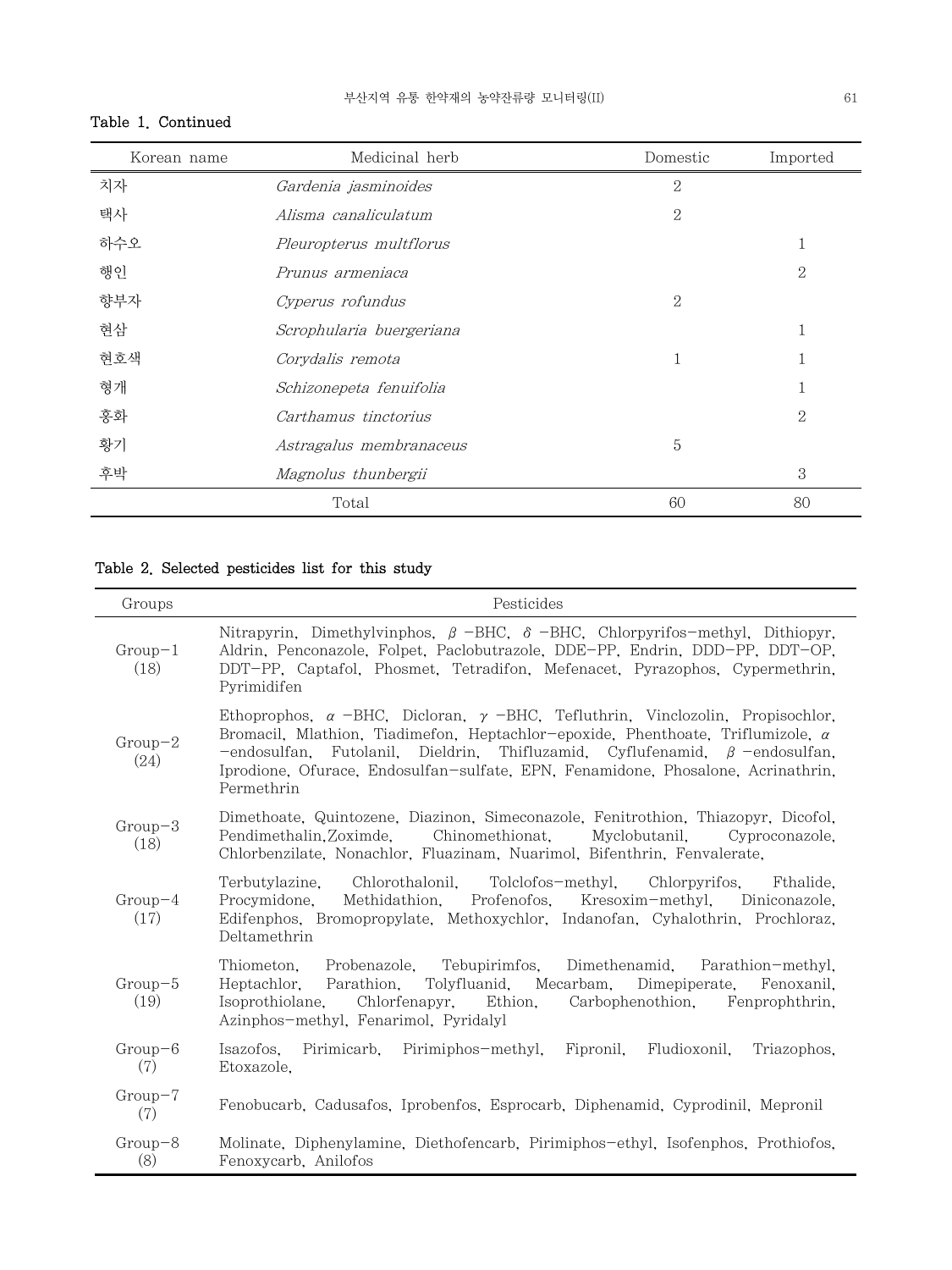

Fig. 1. Chromatogram of pesticide standard mixture (group  $1 \sim 5$ ) by GC/ECD.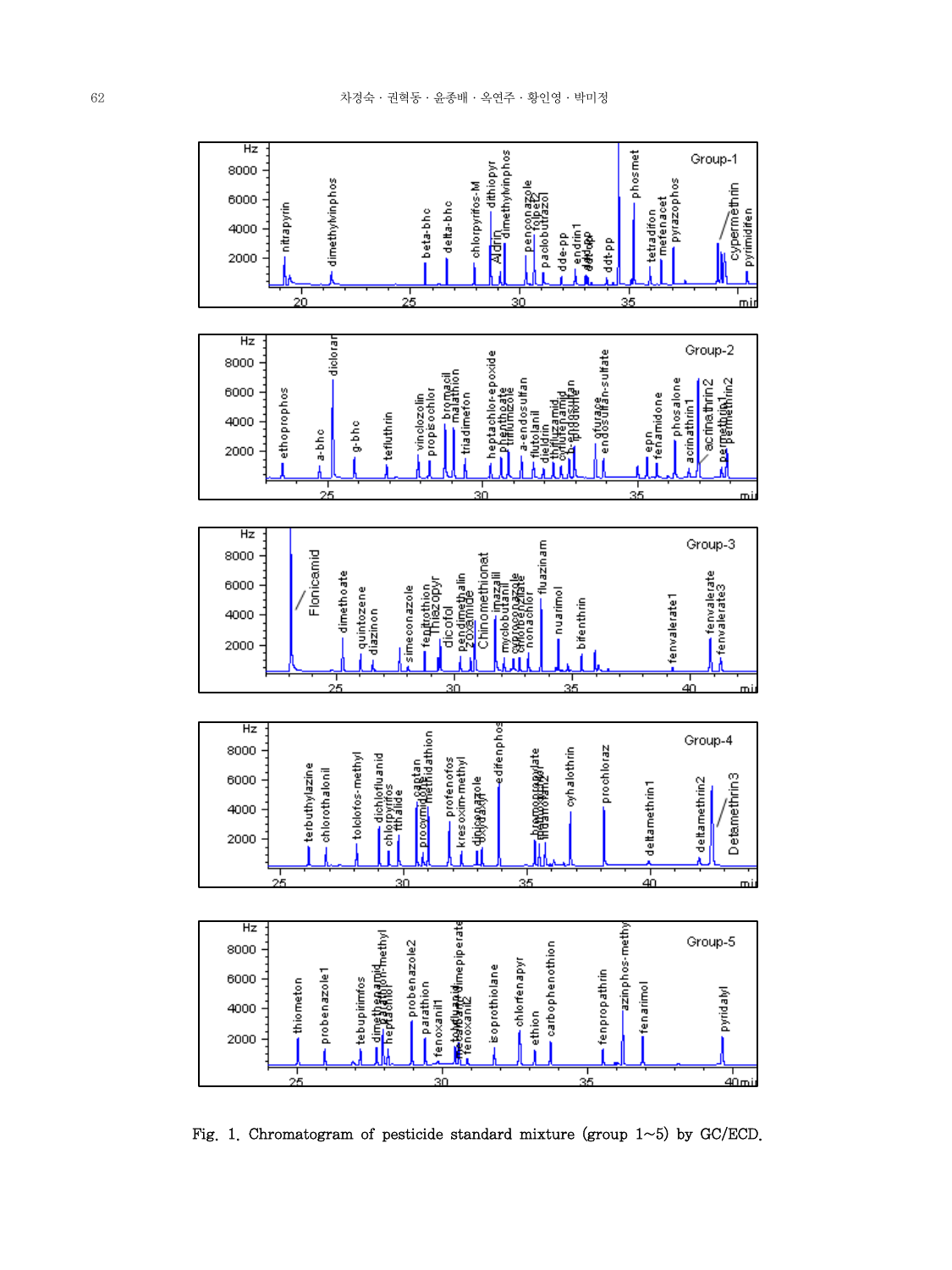

Fig. 2. Chromatogram of pesticide standard mixture (group 6~8) by GC/NPD.

30

 $25$ 

## 분석조건

 본 연구에 사용된 GC/ECD (GC/electron capture detector), GC/NPD (GC/nitrogen phosphorous

20

detector), GC/MSD (GC/mass spectrometry detector)의 분석조건은 Table 3과 같다. GC의 검출기는 농약 표준품의 이화학적 특성을 고려하여 ECD와 NPD를

35

|  |  | Table 3. Analytical conditions GC/ECD, GC/NPD and GC/MSD for the analysis of residual pesticides |  |  |  |  |  |  |
|--|--|--------------------------------------------------------------------------------------------------|--|--|--|--|--|--|
|--|--|--------------------------------------------------------------------------------------------------|--|--|--|--|--|--|

|                       | GC/ECD                                                                                                                                                                                                                 | GC/NPD                                         | GC/MSD                                          |  |
|-----------------------|------------------------------------------------------------------------------------------------------------------------------------------------------------------------------------------------------------------------|------------------------------------------------|-------------------------------------------------|--|
| Instruments           | Agilent 6890N                                                                                                                                                                                                          | Agilent 6890N                                  | Agilent 6890N GC/5973i                          |  |
| Column                | $HP-5$<br>$(30m \times 0.25mm \times 0.25 \mu m)$                                                                                                                                                                      | $DB-17$<br>$(30m \times 0.25mm \times 0.25mm)$ | $HP-5MS$<br>$(30m \times 0.25mm \times 0.25mm)$ |  |
| Gas flow              | 1.0 mL/min $(N_2)$                                                                                                                                                                                                     | $1.0 \text{ mL/min}$ (N <sub>2</sub> )         | $1.0$ mL/min (He)                               |  |
| Injection temperature | $260^{\circ}$ C                                                                                                                                                                                                        | $260^{\circ}$ C                                | $250^{\circ}$ C                                 |  |
| Detector temperature  | $325^{\circ}$ C                                                                                                                                                                                                        | $280^{\circ}$ C                                | $230^{\circ}$ C                                 |  |
| Split ratio           | 30:1                                                                                                                                                                                                                   | Splitless                                      | Splitless                                       |  |
| Oven temperature      | $80\degree$ (2min hold) $\rightarrow$ 5°C/min $\rightarrow$ 120°C(5min hold) $\rightarrow$ 7°C/min $\rightarrow$ 250°C(0min<br>hold) $\rightarrow$ 7°C/min $\rightarrow$ 280°C(10min hold) post run: 290°C (5min hold) |                                                |                                                 |  |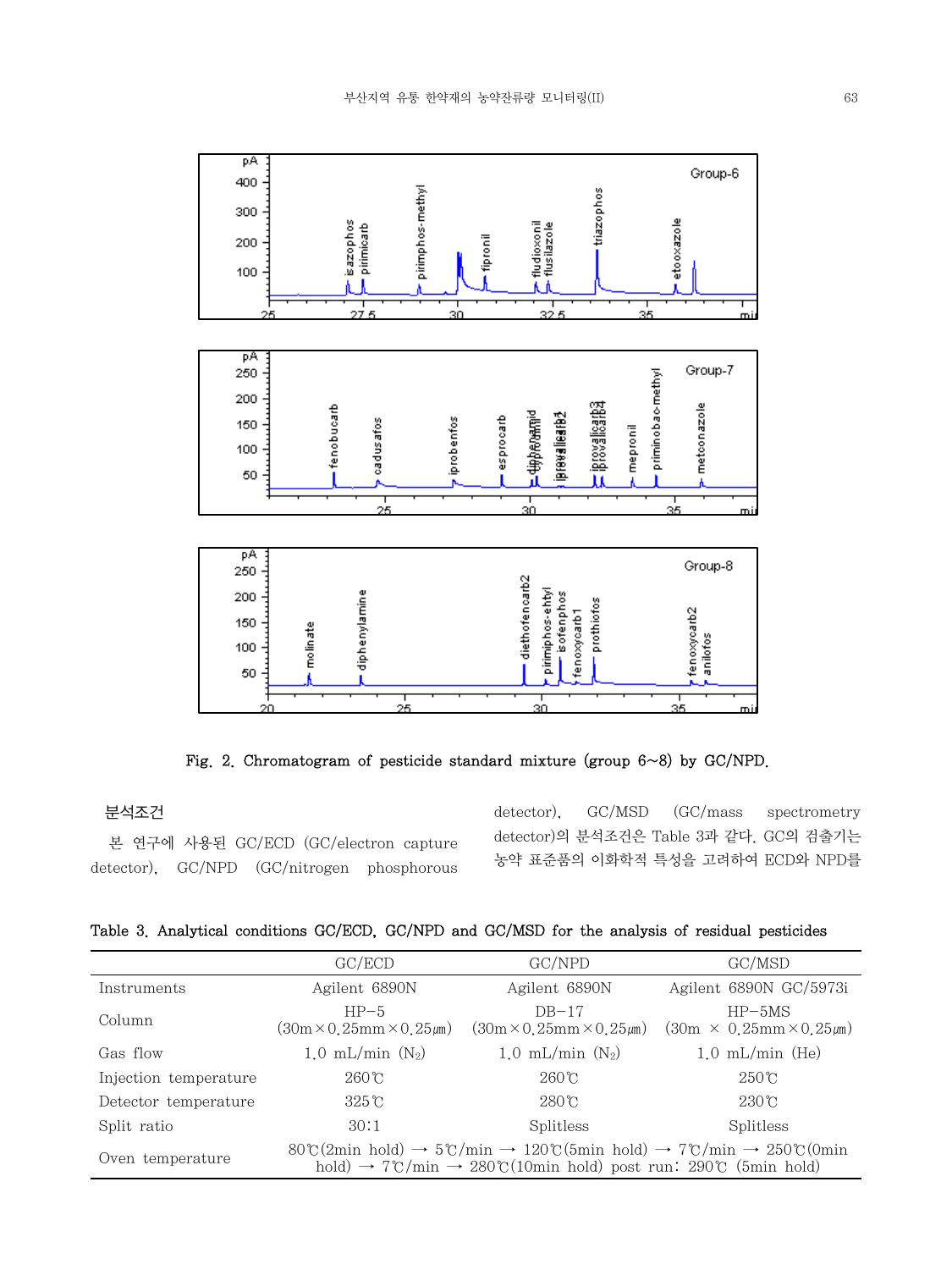선정하였으며, 각각의 검출기에 대하여 극성이 다른 두 가지의 column (DB-17, HP-5)을 사용하여 교차 분석 하였다. GC/ECD와 GC/NPD에서 검출된 농약성분은 GC/MSD를 통하여 성분을 확인하였다.

#### 실험방법

 시료 약 500g을 잘 분쇄하여 약 5g을 취하여 물 40㎖ 을 넣고 4시간 방치 후 생약 등의 잔류농약 시험방법을 사용하여 Fig. 3과 같은 과정으로 전처리하여 얻은 시험 용액을 GC/ECD 및 GC-NPD로 분석하였다.

#### 분석법의 회수율

 본 연구에서 적용한 분석방법의 정확도(accuracy) 및 정밀도(precision)를 측정하기 위해 회수율 실험을 수행 하였다. 먼저 잔류농약이 검출되지 않은 애호박에 LOD의 2.5~12배 범위의 118종 농약 표준용액을 첨가한 후 Fig. 3에 따라 3회 반복 분석하여 회수율을 측정하였다.

#### 분석법의 검출한계 측정

 118종의 농약 표준용액을 농도별로 제조하여 시료에 첨가하고 Fig. 3에 따라 전처리 과정을 거쳐 시료를 기기 분석한 후 첨가된 농약들의 농도와 peak의 면적을 기준 으로 하여 표준검량선을 작성하였다. 이어서 표준검량선 과 농약 표준품의 농도별 실제 신호 값들에 대한 표준편 차를 구한 후 표준편차와 검량선의 기울기에 근거하는 방 법에 따라 아래의 식에 따라 검출한계(limit of detection: LOD)를 구하였다.

LOD =  $3.3 \sigma / m$ 여기서, σ: 표준편차, m: 검량선의 기울기

## 결과 및 고찰

#### 회수율

 본 연구에서 사용한 다성분 분석방법의 정확성과 재현 성의 척도인 정확도와 정밀도를 측정하기 위해 회수율 실 험을 수행하였다. 정확도는 회수율(%)을 통해 측정하였고 정밀도는 회수율 간의 상대표준편차(%RSD)를 통해 구하 여 Table 4, 5에 나타내었다. 회수율 실험은 Fig. 3에 따 라 수행하면서 정제과정에서는 생약 등의 잔류․오염물질



## Fig. 3. Schematic diagram of GC analysis for pesticide multi-residue.

기준 및 방법에서 사용되는 용출용매인 hexane: dichloromethane:acetone (50:48.5:1.5)과 농산물에 서 다종농약다성분 분석법에서 사용하고 있는 hexane: acetone (80:20)등 두 가지의 용출용매를 선정하여 회수 율을 비교하였다.

 그 결과 hexane:dichloromethane:acetone 조합을 사 용하여 용출하였을 때 bromacil, nuarimol, prochloraz, cyproconazole, myclobutanil, ofurace, penconazole, simeconazole, triflumizole, paclobutrazole, diniconazole, captafol, chlorothalonil, dimethoate, tolyfluanid, folpet 등 16종 농약들의 회수율이 저조하 였다. 그러나 hexan:acetone조합을 선택하여 회수율을 측정했을 때는 bromacil, nuarimol, cyproconazole, myclobutanil, ofurace, penconazole, simeconazole, triflumizole, paclobutrazole 등 9종은 61%~116% 범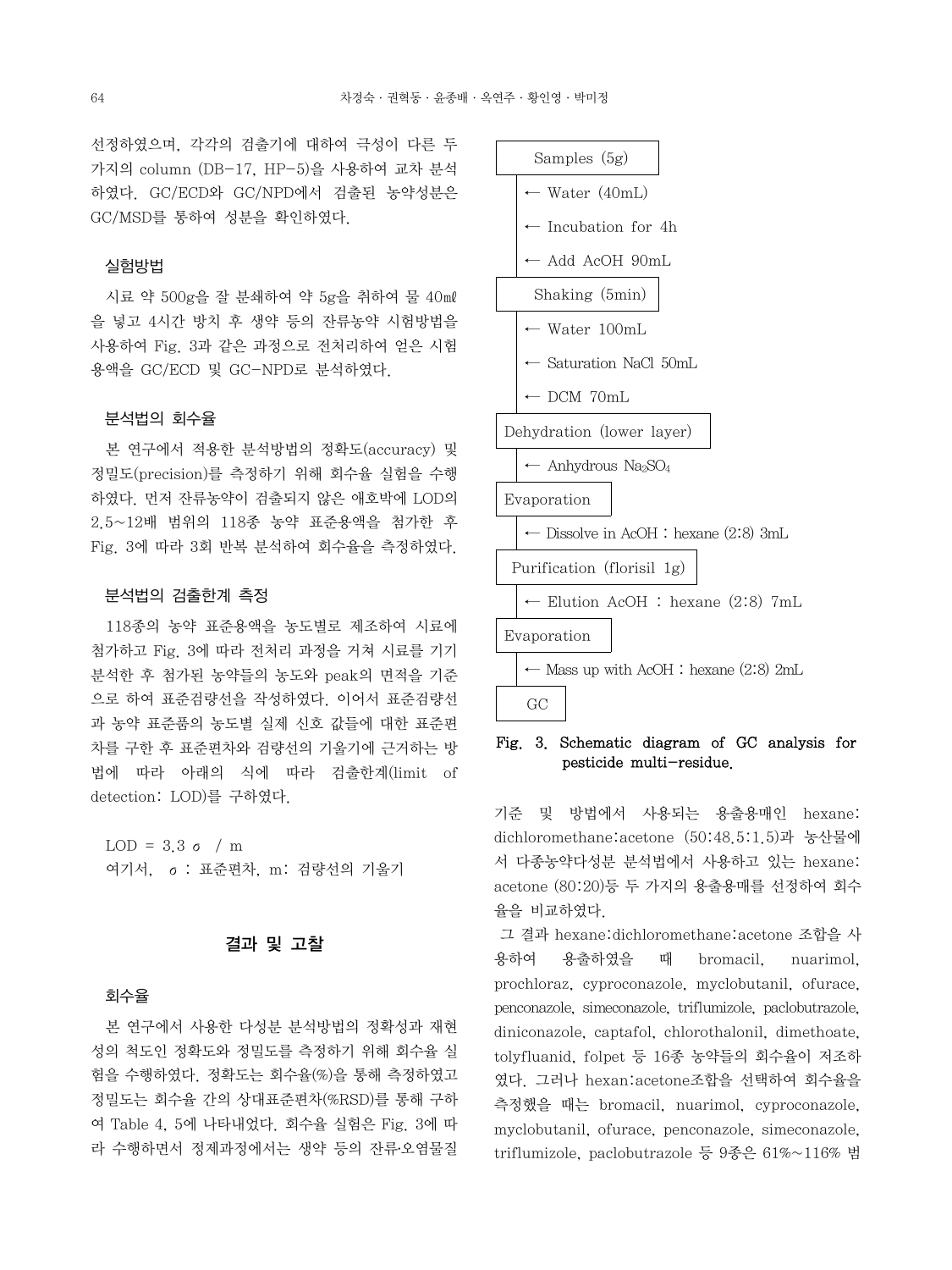Table 4. Recovery rate, %RSD and LOD of pesticides detected with ECD (n=4)

| Group     | Pesticide                   | Recovery rate $(\%)$ | $\%$ RSD | LOD(mg/kg) |
|-----------|-----------------------------|----------------------|----------|------------|
|           | Nitrapyrin                  | 107.18               | 9.36     | 0.001      |
|           | Dimethylvinphos             | 65.51                | 10.02    | 0.01       |
|           | $\beta$ -BHC                | 90.07                | 2.67     | 0.0002     |
|           | $\delta$ -BHC               | 85.98                | 12.62    | 0.0006     |
|           | Chlorpyrifos-methyl         | 91.34                | 3.54     | 0.0001     |
|           | Dithiopyr                   | 85.66                | 4.37     | 0.0003     |
|           | aldrin                      | 99.55                | 9.66     | 0.0002     |
|           | Penconazole(A)              | 87.46                | 8.25     | 0.004      |
|           | folfet                      |                      |          |            |
|           | Captafol                    | 3.62                 |          |            |
| $Group-1$ | paclobutrazole(A)           | 88.15                | 12.37    | 0.03       |
| (18)      | $DDE-PP$                    | 82.53                | 2.96     | 0.0001     |
|           | $\text{Endrin}(\mathbf{A})$ | 102.70               | 3.74     | 0.001      |
|           | $DDD-PP$                    | 78.41                | 8.06     | 0.0003     |
|           | $DDT-OP$                    | 79.62                | 2.94     | 0.0001     |
|           | $DDT-PP$                    | 105.47               | 9.14     | 0.0006     |
|           | Phosmet                     | 66.03                | 17.47    | 0.01       |
|           | Tetradifon                  | 90.80                | 5.18     | 0.001      |
|           | Mefenacet(A)                | 90.16                | 2.01     | 0.01       |
|           | Pyrazophos                  | 51.88                | 12.35    | 0.01       |
|           | Cypermethrin                | 76.90                | 10.79    | 0.005      |
|           | Pyrimidifen(A)              | 90.24                | 6.43     | 0.01       |
|           | Ethoprophos                 | 82.04                | 4.97     | 0.003      |
|           | $\alpha$ -BHC               | 84.17                | 10.29    | 0.0002     |
|           | Dicloran                    | 85.00                | 2.45     | 0.0002     |
|           | $\gamma$ -BHC               | 95.42                | 3.85     | 0.0003     |
|           | Tefluthrin                  | 94.93                | 3.21     | 0.0006     |
|           | Vinclozolin                 | 86.18                | 4.45     | 0.0003     |
|           | Propisochlor                | 82.79                | 7.00     | 0.0058     |
|           | Bromacil(A)                 | 90.32                | 2.27     | 0.002      |
|           | Malathion                   | 87.93                | 2.31     | 0.008      |
| $Group-2$ | Tiadimefon                  | 58.81                | 9.73     | 0.003      |
|           | Heptachlor-epoxide          | 86.23                | 3.32     | 0.0001     |
| (24)      | Phenthoate                  | 91.10                | 11.85    | 0.001      |
|           | Triflumizole(A)             | 116.46               | 9.89     | 0.004      |
|           | $\alpha$ -endosulfan        | 87.70                | 3.35     | 0.0002     |
|           | Futolanil                   | 81.00                | 12.40    | 0.02       |
|           | Dieldrin                    | 88.80                | 0.98     | 0.0002     |
|           | Thifluzamid                 | 87.95                | 6.55     | 0.0001     |
|           | Cyflufenamid                | 84.64                | 15.29    | 0.002      |
|           | $\beta$ -endosulfan         | 99.94                | 10.03    | 0.0008     |
|           | Iprodione                   | 89.84                | 2.14     | 0.005      |
|           | ofurace(A)                  | 73.29                | 32.60    | 0.01       |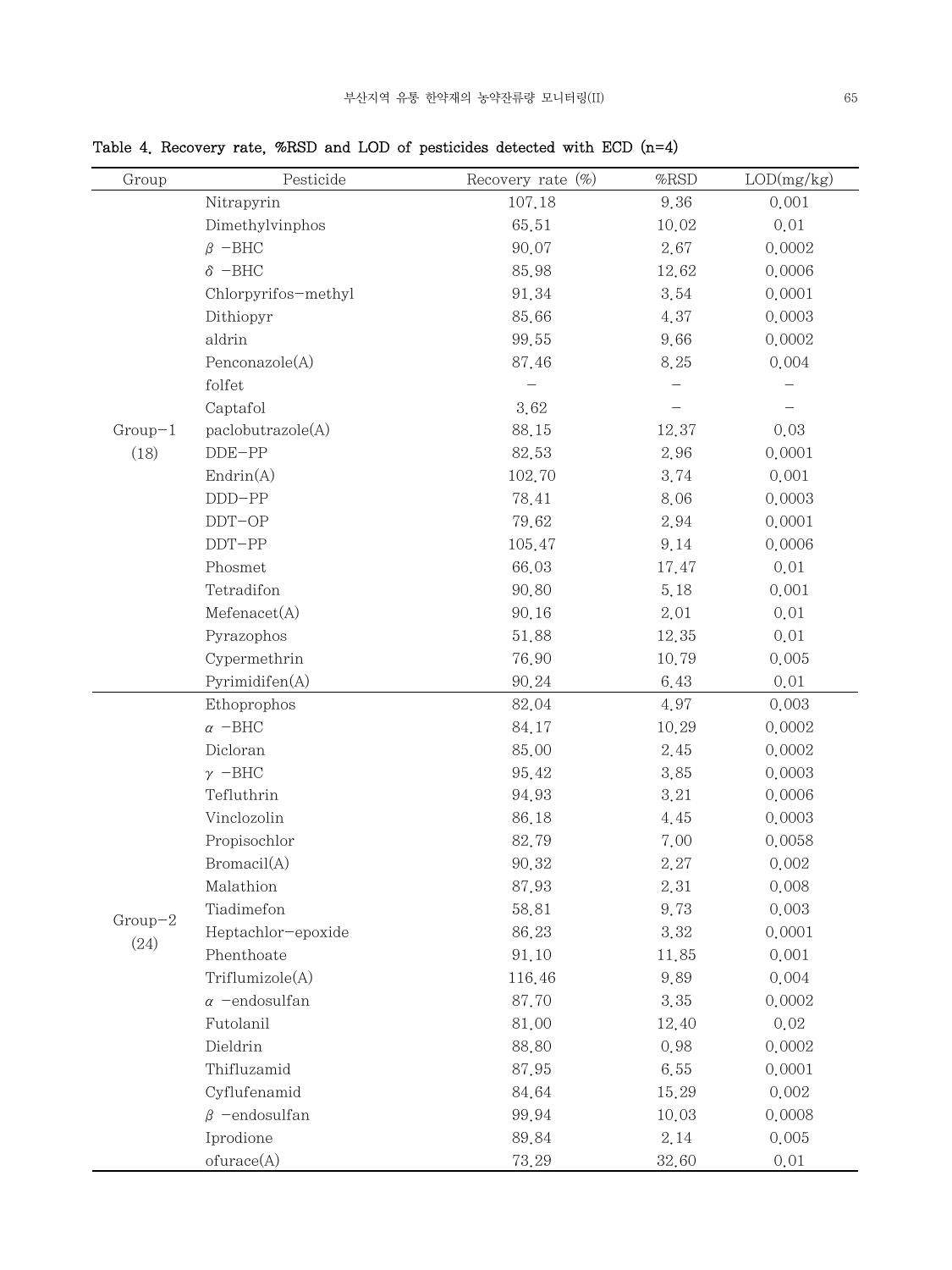| Group     | Pesticide          | Recovery rate $(\%)$ | %RSD  | LOD(mg/kg)        |
|-----------|--------------------|----------------------|-------|-------------------|
|           | Endosulfan-sulfate | 89.87                | 5.88  | 0.001             |
|           | <b>EPN</b>         | 89.73                | 5.12  | 0.0003            |
|           | Fenamidone         | 78.75                | 8.11  | 0.0008            |
| $Group-2$ | Phosalone          | 87.30                | 12.17 | 0.0002            |
|           | Acrinathrin        | 73.56                | 6.17  | 0.004             |
|           | Permethrin         | 92.90                | 14.72 | 0.007             |
|           | Quintozene         | 91.11                | 2.30  | 0.001             |
|           | Diazinon           | 67.25                | 8.40  | 0.008             |
|           | Simeconazole(A)    | 115.77               | 38.84 | 0.1               |
|           | Fenitrothion       | 107.52               | 3.76  | 0.001             |
|           | Thiazopyr          | 88.99                | 7.89  | 0.002             |
|           | Dimethoate         | 17.30                |       | $\qquad \qquad -$ |
|           | Dicofol            | 122.53               | 3.75  | 0.04              |
|           | Pendimethalin      | 90.03                | 4.69  | 0.0003            |
| $Group-3$ | Zoximde            | 97.99                | 11.76 | 0.005             |
| (18)      | Chinomethionat     | 76.57                | 7.99  | 0.002             |
|           | Myclobutanil(A)    | 61.58                | 15.59 | 0.008             |
|           | Cyproconazole(A)   | 78.53                | 7.99  | 0.05              |
|           | Chlorbenzilate     | 73.48                | 10.82 | 0.009             |
|           | Nonachlor          | 83.40                | 2.27  | 0.001             |
|           | Fluazinam          | 62.70                | 13.17 | 0.01              |
|           | Nuarimol(A)        | 87.47                | 1.72  | 0.0003            |
|           | Bifenthrin         | 85.87                | 6.43  | 0.002             |
|           | Fenvalerate        | 79.22                | 9.97  | 0.0008            |
|           | Terbutylazine      | 81.17                | 18.46 | 0.09              |
|           | Tolclofos-methyl   | 92.71                | 13.02 | 0.005             |
|           | Chlorpyrifos       | 94.11                | 14.72 | 0.004             |
|           | Fthalide           | 87.90                | 4.83  | 0.001             |
|           | Procymidone        | 102.16               | 17.97 | 0.003             |
|           | Methidathion       | 93.89                | 6.26  | 0.01              |
|           | Chlorothalonil     | 21.62                |       |                   |
|           | Profenofos         | 92.58                | 4.88  | 0.01              |
| $Group-4$ | Kresoxim-methyl    | 89.84                | 10.26 | 0.003             |
| (17)      | Diniconazole       | 44.07                | 6.73  | 0.001             |
|           | Edifenphos         | 95.90                | 13.53 | 0.009             |
|           | Bromopropylate     | 84.04                | 9.92  | 0.003             |
|           | Methoxychlor       | 109.80               | 15.06 | 0.003             |
|           | Indanofan          | 92.53                | 10.97 | 0.01              |
|           | Cyhalothrin        | 87.57                | 7.30  | 0.005             |
|           | Prochloraz(A)      | 48.67                | 17.31 | 0.02              |
|           | Deltamethrin       | 70.03                | 13.08 | 0.01              |

# Table 4. continued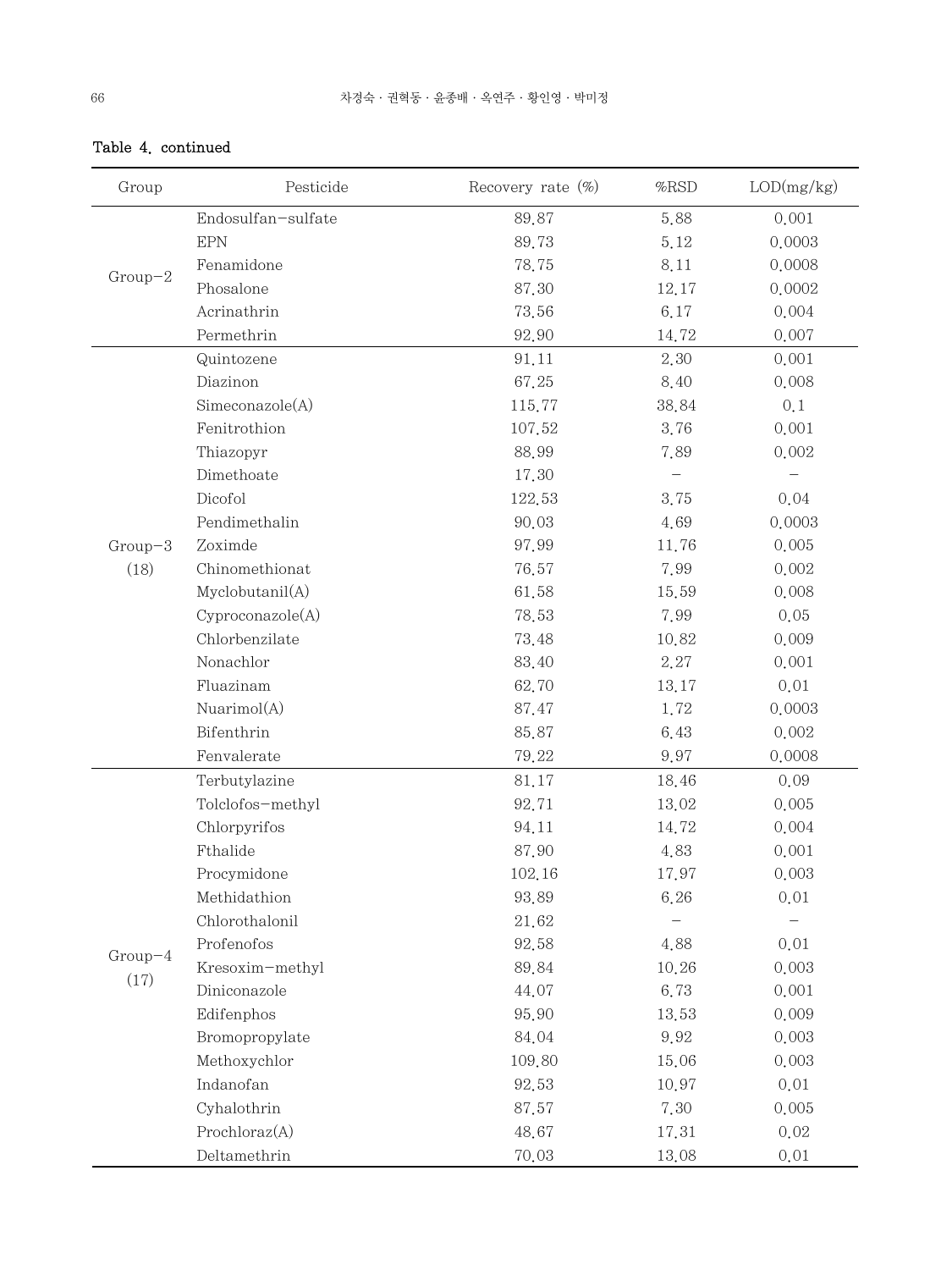## Table 4. continued

| Group     | Pesticide        | Recovery rate $(\%)$ | %RSD  | LOD(mg/kg) |
|-----------|------------------|----------------------|-------|------------|
|           | Thiometon        | 77.39                | 2.70  | 0.01       |
|           | Probenazole      | 99.03                | 13.41 | 0.01       |
|           | Tebupirimfos     | 93.81                | 10.16 | 0.02       |
|           | Dimethenamid     | 93.92                | 4.95  | 0.01       |
|           | Parathion-methyl | 94.08                | 2.92  | 0.001      |
|           | Heptachlor       | 98.06                | 7.61  | 0.004      |
|           | Parathion        | 93.58                | 6.89  | 0.002      |
|           | Mecarbam         | 95.29                | 2.01  | 0.004      |
|           | Dimepiperate     | 88.41                | 8.03  | 0.03       |
| $Group-5$ | Fenoxanil        | 90.88                | 12.27 | 0.01       |
| (19)      | Isoprothiolane   | 88.97                | 1.47  | 0.001      |
|           | Tolyfluanid      | 14.06                |       |            |
|           | Chlorfenapyr     | 104.98               | 7.69  | 0.0004     |
|           | Ethion           | 91.10                | 1.61  | 0.001      |
|           | Carbophenothion  | 91.33                | 8.17  | 0.002      |
|           | Fenprophthrin    | 81.82                | 1.72  | 0.001      |
|           | Azinphos-methyl  | 108.88               | 8.60  | 0.01       |
|           | Fenarimol        | 71.01                | 1.95  | 0.001      |
|           | Pyridalyl        | 101.91               | 2.63  | 0.001      |

# Table 5. Recovery rate, %RSD and LOD of pesticides detected with NPD (n=4)

| Group     | Pesticide         | Recovery rate $(\%)$ | $%$ RSD | LOD(mg/kg) |
|-----------|-------------------|----------------------|---------|------------|
|           | Isazofos          | 121.91               | 5.36    | 0.02       |
|           | Pirimicarb        | 110.26               | 12.79   | 0.01       |
| $Group-6$ | Pirimiphos-methyl | 119.31               | 9.20    | 0.01       |
|           | Fipronil          | 72.01                | 8.53    | 0.02       |
| (7)       | Fludioxonil       | 77.85                | 5.12    | 0.02       |
|           | triazophos        | 81.52                | 11.22   | 0.01       |
|           | Etoxazole         | 76.85                | 2.93    | 0.06       |
|           | Fenobucarb        | 92.14                | 3.51    | 0.01       |
|           | Cadusafos         | 116.15               | 10.83   | 0.01       |
| $Group-7$ | Iprobenfos        | 113.32               | 14.27   | 0.02       |
|           | Esprocarb         | 134.09               | 2.39    | 0.01       |
| (7)       | Diphenamid        | 100.93               | 2.71    | 0.02       |
|           | Cyprodinil        | 115.57               | 8.98    | 0.01       |
|           | Mepronil          | 119.22               | 9.22    | 0.04       |
|           | Molinate          | 72.69                | 5.88    | 0.01       |
|           | Diphenylamine     | 85.32                | 9.43    | 0.02       |
|           | Diethofencarb     | 128.22               | 1.55    | 0.04       |
| $Group-8$ | Pirimiphos-ethyl  | 111.03               | 8.62    | 0.004      |
| (8)       | Isofenphos        | 111.30               | 14.40   | 0.01       |
|           | Prothiofos        | 119.28               | 4.25    | 0.01       |
|           | Fenoxycarb        | 130.05               | 4.12    | 0.05       |
|           | Anilofos          | 129.31               | 6.53    | 0.01       |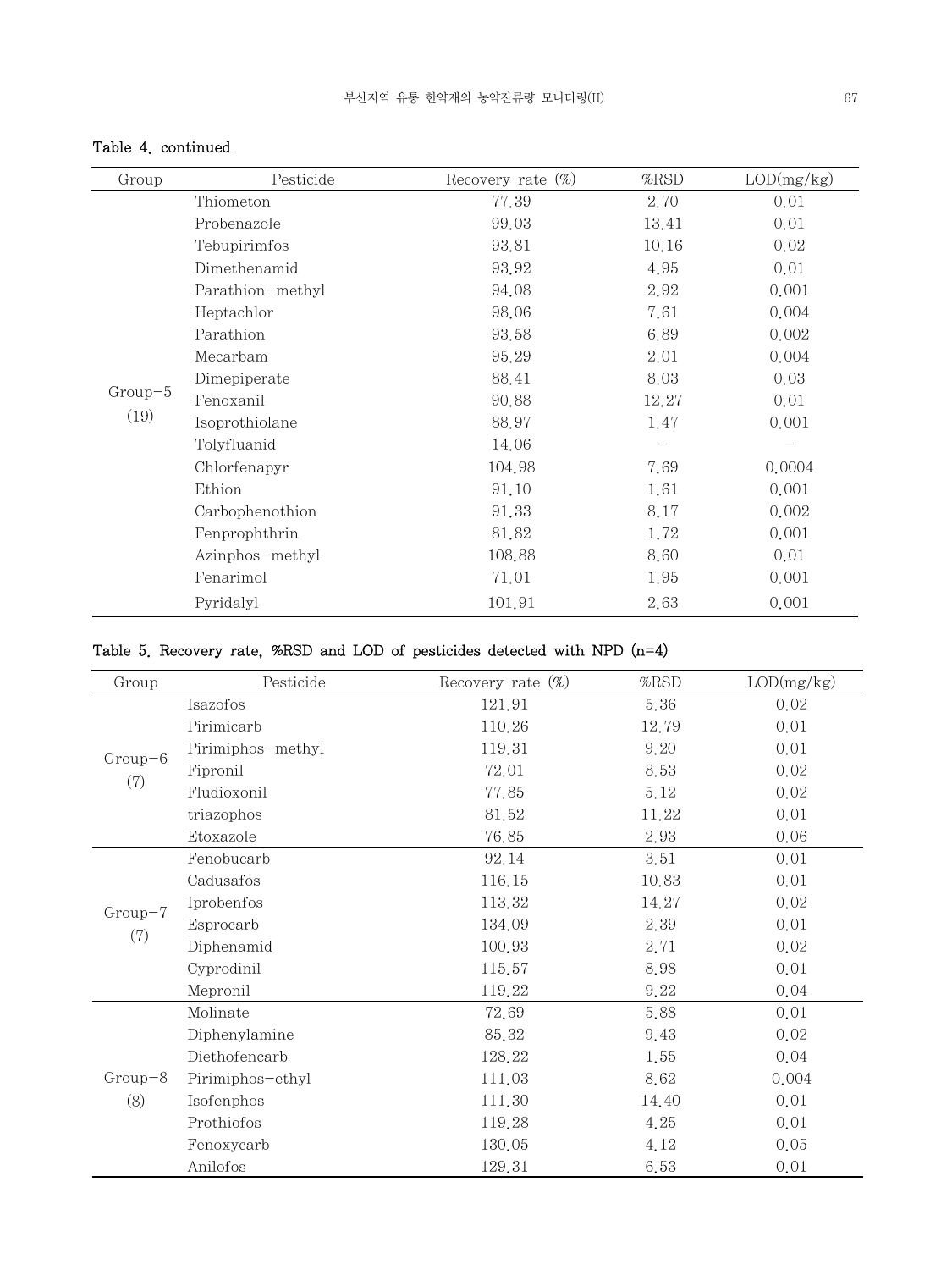위의 양호한 회수율 결과를 보였고 prochloraz, diniconazole 등 2종은 각각 48%, 44%의 회수율을 나타 내었다. 반면 captafol, chlorothalonil, dimethoate, tolyfluanid, folpet 등은 hexane:acetone 조합에서도 용출되지 않는 등 본 실험에서 선정한 두 가지의 용출용 매(Elution solvent) 모두에서 용출되지 않았다. 따라서 본 분석법에서는 보다 많은 농약에 대해 용출력이 우수한 hexane:acetone (80:20) 조합을 용출용매로 선정하여 회수율 실험을 수행하였다. 그 결과 분석 농약들에 대한 회수율은 44%~134%의 범위이고 %RSD는 2.0~38.8% 범위로 농업진흥청에서 제시한 농약 분석법 적합성 기준 인 회수율 70% 이상, %RSD 10% 이하의 범위를 대부분 충족시켰으나 myclobutanil (61%), fluazinam (62%), diniconazole (44%), prochloraz (48%) 등은 그 기준에 약간 미치지 못하였다. 이와 비슷한 연구를 살펴보면 신 등은 인삼농축액을 이용한 154종의 농약들의 회수율실험 에서 hexane: methylene chloride조합을 용출용매로 사용하여  $70\% \sim 115\%$ 의 회수율을 보고하였다 $^{15)}$ . 한편 본 연구에서는 captafol, chlorothalonil, dimethoate, tolyfluanid, folpet 등은 회수율이 10%내외로 낮은 결 과를 보였는데 이들 결과는 최 등이 대두를 이용한 회수 율 측정에서 captafol, chlorothalonil, dimethoate, tolyfluanid 등의 회수율이 0~37% 범위였다고 보고한 결과와 유사한 경향임을 알 수 있었다 $^{16}$ . Captafol. folpet, chlorothalonil, dimethoate, tolyfluanid와 같 은 농약들의 저조한 회수율의 원인은 농축과정 중 농약자 체의 손실이나 상기 농약의 분석을 위해 선택한 용매가 적당하지 않아 회수율이 낮을 가능성이 있다. 김 등에 의 하면 몇몇 농약성분들은 농축과정 중 손실로 회수율이 낮 아질 수 있고 황 등은 추출, 분배 및 정제 시 사용하는 용 출용매의 조성이 회수율에 영향을 미칠 수 있다고 보고한 바 있다17,18). 또한 captafol, folpet은 GC 분석 시 주입 구(inlet)의 라이너(liner)에 사용되는 glass wool의 약간 의 오염으로도 회수율에 영향을 받는 것을 본 연구를 통 해서 관찰할 수 있었다.

### 검출한계

 검출한계(LOD)는 농약에 대한 분석기기의 감도를 검증 하는 수치로 검출한계를 측정하기 위해 118종의 농약 표 준용액을 단계별 농도로 제조하여 시료에 첨가하고 Fig. 3에 따라 실험을 수행하여 얻은 검액(test solution)을 기 기분석한 후 표준검량선(standard curve)을 작성하였다. 이어서 표준검량선과 농도별 실제 신호치들에 대한 표준

편차(standard deviation, SD)를 구한 후 표준편차와 검 량선의 기울기에 근거하는 방법에 의해 검출한계를 구하 였다(Table 4, 5). 검출한계 측정결과 ECD 측정 대상농 약들은 검출한계 0.0001~0.03 mg/kg NPD 측정 농약 들은 0.004~0.06 mk/kg 범위로 대부분의 ECD측정대 상농약들의 감도가 NPD 대상농약 보다 좋은 것으로 나타 났다. 한편 etoxazole, simeconazole의 검출한계는 각 각 0.06 mg/kg, 0.1 mg/kg으로 농업진흥청에서 요구 하는 농약 분석법 적합성 검출한계 0.05 mg/kg을 만족 시키지 못했다. 하지만 simeconazole는 한약재 중 기준 이 설정되어 있는 인삼의 농약 잔류허용기준 0.7 mg/kg 을 충분히 검출할 수 있는 수준이었으며 한약재들 중 잔 류허용기준이 없는 etoxazole의 경우도 농산물의 최저 잔 류허용기준이 도라지에서 0.1 mg/kg임을 고려할 때 simeconazole과 마찬가지로 검출에는 영향이 없는 수준 이었다.

### 한약재 중의 잔류농약 검출현황

 본 연구는 전체 78 품목 140건 한약재를 대상으로 실 험방법에 따라 잔류농약을 분석하고 잔류농약이 검출된 한약재의 허용기준 및 검출농도를 Table 6에 나타내었 다. 그 결과 국내산 산수유(Cornus officinalis), 구기자 (Lycium chinense), 치자(Gardenia jasminoides) 및 택사(Alisma canaliculatum)에서 각 1회 잔류농약이 검 출되었다. 산수유는 chlorpyrifos, 구기자는 cypermethrin, 치자는 fenitrothion 그리고 택사는 endosulfan이 검출 되었으며, 검출농도는 각각 0.1, 0.3, 0.1 및 0.1 mg/kg 이었다. 그러나 허용기준을 초과하지는 않았다. 한약재의 잔류농약 검출률은 국내산은 60개 중 4개로 약 6.7%를 나타내었으나 수입산은 80개 중 검출된 것이 없었다.

 한약재에서 검출된 chlorpyrifos(o,o-diethyl o-3, 5,6-trichloro-2- pyridyl phosphoro -thioate)는 농 업에서 광범위하게 사용되는 유기인계 살충제로서 물에 대한 용해도가 낮고 토양에 강하게 잔류하는 성질이 있다  $^{20)}$ . 그리고 생물학적 분해가 어렵고 토양입자에 강하게 흡착하여 60~120일간 잔류하는 농약으로서 토양, 하천, 지하수 등의 오염을 일으킨다 $^{21}$ . Cypermethrin( $\alpha$ -cyano-3-phenoxybenzyl-cis,trans-3 (2,2-dichlo tovinyl)-2,2-dimethyl cycropropane carboxylate)은 pyrethroid계 살충제로 우리나라에는 1980년 처음 도입 되어 이용되고 있는데 지질 친화성이 강하여 곤충을 쉽게 박멸할 수 있지만 식독 및 접촉독 작용을 유발한다<sup>22)</sup>. Fenitrothion(0,0-dimethyl o-4-nitro-m-tolyl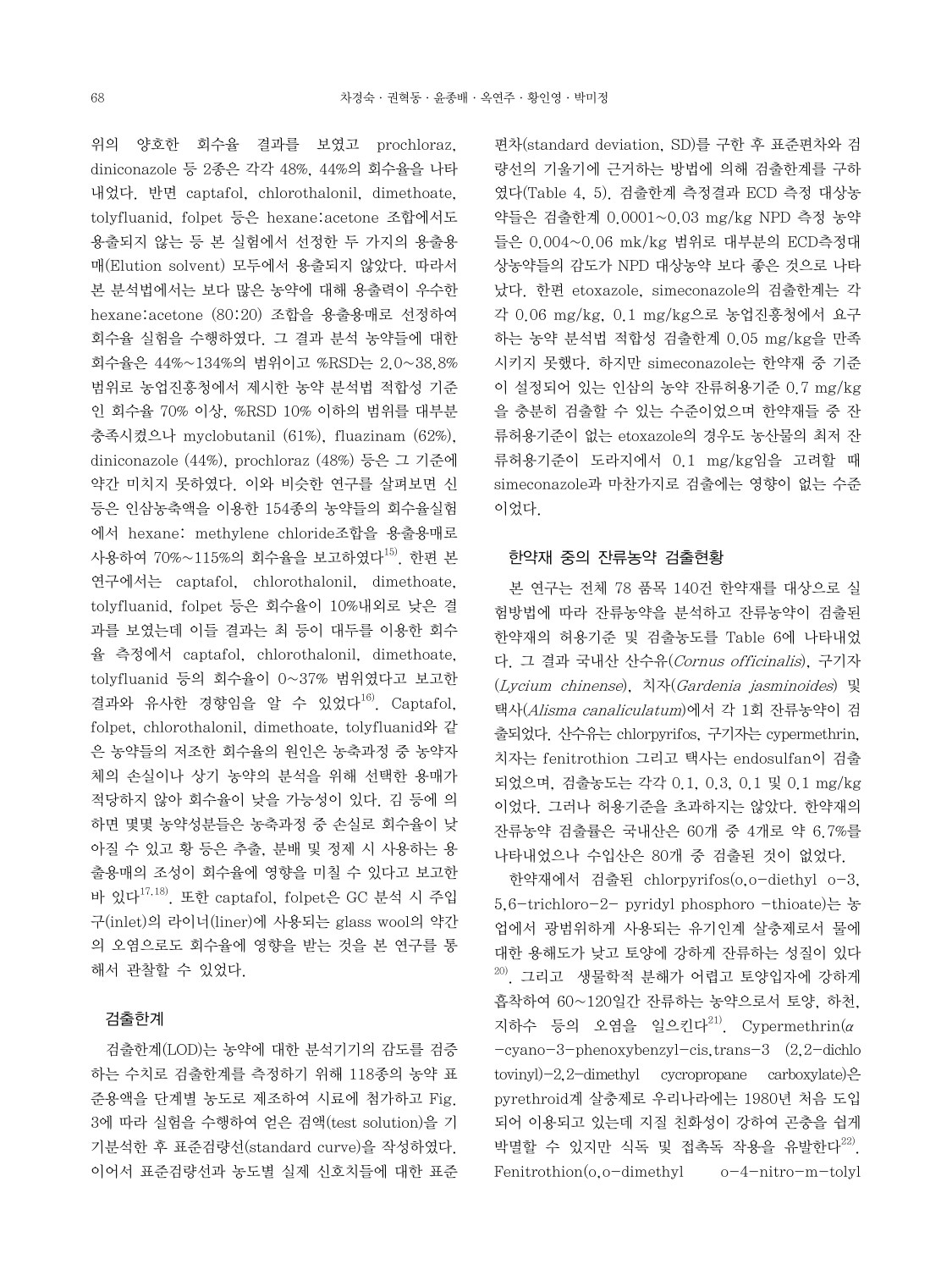phosphorothionate)은 카바마이트계 살충제로서 포도, 밀감, 사과 등의 과일의 방제에 사용되며 토양에 잔류하 는 성질이 있다23). 또한, Endosulfan (1,4,5,6,7,7 hexachloro-5-norbornene-2,3-dimethanol cyclic sulfide)은 유기염소계 살충제로서 우리나라는 1970년대 부터 사용하기 시작하였으며 $^{24)}$ , 최근에는 시설재배지의 토양에 잔류함으로써 토양이나 수질을 오염시켜 사람, 가 축이나 어류에 독성이 강하다<sup>25)</sup>. 따라서 한약재에 잔류하 여 인체에 위해를 끼칠 수 있는 농약의 모니터링은 국민 건강에 대단히 중요한 일이다.

 국내 유통 한약재의 잔류농약 검출에 관한 연구에 의하 면 Yu 등<sup>3)</sup>은 국산 201건, 수입 60건의 약용식물 잔류농 약을 모니터링 한 결과 국산 20.9%, 수입 13.3%로 국산 의 농약 검출률이 높았으며 검출빈도가 높은 농약은 cypermethrin, chlorpyrifos, cyhalothrin, fenvalerate,  $b$ ifenthrin이라고 하였다. Lee 등 $^{19)}$ 은 구기자, 대추, 오 미자 및 복분자 등 213건의 한약재 잔류농약을 분석한 결 과 국내산 140건 중 62건 검출(44.3%), 수입산 73건 중 6건 검출(8.2%)되었으며 2007, 2008, 2009년에 유통된 구기자, 대추, 오미자, 복분자 등의 농약 검출률이 각각 28.7%, 29.4% 및 40.5%로 매년 증가추세라고 보고하였 다. 그리고 Choi 등 <sup>9)</sup>은 국산 한약재 651개와 수입 914개 의 잔류농약을 검사한 결과 국산 70개, 수입 13개에서 잔 류농약이 검출되어 검출률이 각각 10.8% 및 1.4%이며, 그 중 국산 13개, 수입 1개가 잔류허용기준을 초과하여 부적합율이 각각 2.0% 및 0.1%로 수입 한약재가 국산보 다 검출률이 낮다고 보고한 것은 본 연구의 결과와 유사 하였다. 이들 수입 한약재의 검출률 및 부적합율이 국산 한약재보다 낮은 것은 수입한약재의 경우 수입의약품 등 관리규정에 따라 잔류농약 등 위해물질검사를 수행하는 통관절차를 거치기 때문에 국내에 유통되기 전 품질관리 가 이루어진 것이 원인이라는 것을 제시하였다. 이상의 결과에서 부산지역 유통한약재의 잔류농약을 모니터링 한 결과 수입 한약재의 검출율이 국산보다 낮았고, 국산 한 약재도 이상의 연구자들이 보고한 것보다 검출율이 낮았 다. 이것은 한약재에 대한 잔류농약 모니터링이 지속적으 로 이루어져 왔고, 매스컴 발달에 따른 소비자의 의식변 화 등에 따라 생산자 및 유통자의 철저한 품질관리에 영 향을 받아 나타난 결과로 판단된다.

## 요 약

 본 연구는 2012년 부산지역에서 유통되고 있는 한약재 를 대상으로 식품공전의 다종다성분 분석법에 의하여 118종의 잔류농약에 대해 국산 한약재 60건, 수입 한약 재 80건 총 77품목, 140건의 한약재 시료에 대해 농약 잔류량을 조사하였다.

- 1. 잔류농약의 회수율과 검출한계 실험결과, captafol, folpet, chlorothalonil, dimethoate, tolyfluanid를 제외한 113종 농약들의 회수율은 44~134% 범위였 고, 검출한계는 simeconazole (0.1 mg/kg)을 제외 한 대부분 농약이 0.001~0.06 mg/kg 수준으로 나 타났다.
- 2. 한약재의 잔류농약 조사결과, 허용기준을 초과한 품목 은 없었으며, 원산지별 잔류농약 검출률은 국산이 6.7%로 수입산(0.0%)보다 다소 높았다.
- 3. 한약재에서 검출된 잔류농약은 산수유 chlorpyrifos (0.1 mg/kg), 구기자 cypermethrin (0.3 mg/kg), 치자 fenitrothion (0.1 mg/kg) 및 택사 endosulfan (0.1 mg/kg)이 검출되었으나 허용기준 이하였다.
- 4. 한약재의 잔류농약 검출률이 높고, 검출 농약의 종류 가 다양해지고 있어 지속적인 모니터링과 안전한 관리 가 필요하다.

| Pesticides       | Medicinal<br>herb                | Maximum residue<br>$\lim$ it $(mg/kg)$ | Detected<br>concentration $(mg/kg)$ |
|------------------|----------------------------------|----------------------------------------|-------------------------------------|
| Chlorpyrifos     | <i>Cornus officinalis</i> (산수유)  | 0.2                                    | 0.1                                 |
| Cypermethrin     | Lycium chinense(구기자)             | 5.0                                    | 0.3                                 |
| Fenitrothion     | Gardenia jasminoides(치자)         | 0.4                                    | 0.1                                 |
| Total endosulfan | <i>Alisma canaliculatum</i> (택사) | 0.2                                    | 0.1                                 |

#### Table 6. Components Classification of pesticides detected in medicinal herbs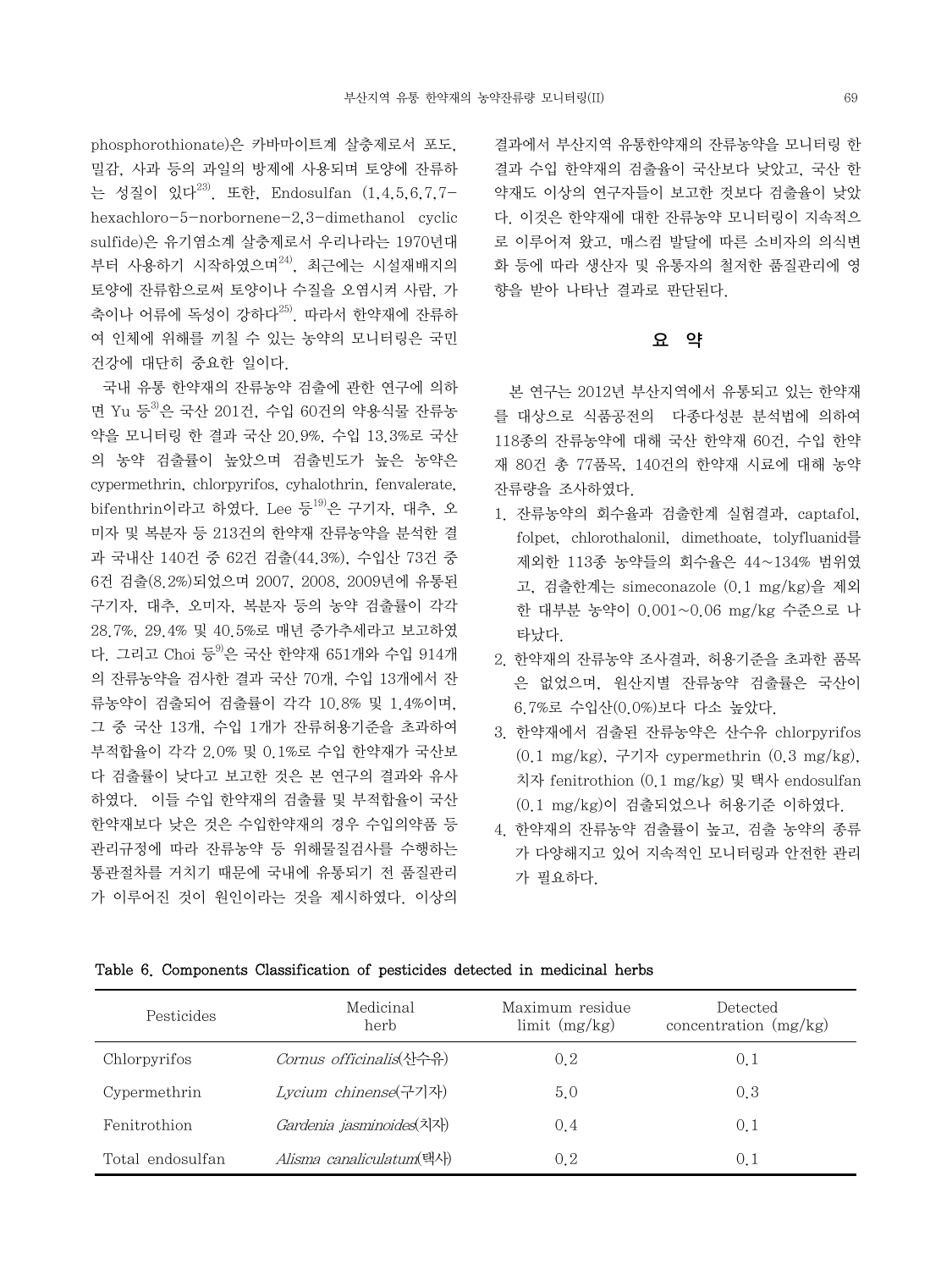## 참고문헌

- 1. Mahomoodally F, Mesail A, Choudhary MI, Subratty AH, Gurib-Fakim A. In vitro modulation of oxidative burst via release of reactive oxygen species from immune cells by extracts of selected tropical medicinal herbs and food plants. Asian Pacific J. Trop. Med. 12: pp. 440 $\sim$ 447(2012).
- 2. Lee SH, Kim SH, Kim YM, Kim WS, Won YJ, Chae GY, Kim OK, Park HJ, Jeong SW. Monitoring of pesticide residues in herbal medicines. J. Environ. Sci.. 15: pp.811~817(2006).
- 3. Yu IS, Park SK, Choi YH, Seoung HJ, Jung HJ, Han SH, Lee YJ, Kim YH, Kim KS, Han KY, Chae YJ. Monitoring of pesticide residues in dried medicinal plants used for food materials. Korean J. Fd. Hyg. Safety. 27: pp.224~232(2012).
- 4. Lee HH, Seo SM, Oh MS, Gang IS, Park JJ, Seo KW, Ha DR, Kim ES. A survey on harmful materials of commercial medical herb in Kwangju area. Korean J. Fd. Hyg. Safety. 25: pp.83~90(2010).
- 5. Cho JH, Kim DH, Kim SH, Oh MH, Kang IH, Shim YH, Hwang WK, Myung SW, Choi BK. Monitering research for residual pesticides as endocrine disruptor in natural medicines (I). Korean J. Pharmacogn. 31: pp.455~458(2000).
- 6. Lino CM, da Silveria MIN. Extraction and clean-up methods for the determination of organochlorine pesticide residues in medicinal plants. J. Chromatogr. A. 769: pp.275~283(1997).
- 7. Qing GUO, Xia LV, Li T, Bo-Yang YU. Simultaneous determination of 26 pesticide residues in t Chinese medicinal materials using solid-phase extraction and GC-ECD method. Chinese J. Natu. Med. 7: pp.  $210 \sim 216(2009)$ .
- 8. Lee SH, Kim HS, Kim YM, Kim WS, Won YJ, Chae GY, Kim OH, Park HJ, Jeong SW. Monitoring of pestcide residues in herbal medicines. J. Environ. Sci. 15: pp.811~817(2006).
- 9. Choi YH, Park SK, Kim OH, Seoung HJ, Han SH, Lee YJ, Jeong HJ, Kim YH, Cho HB, Yu IS, Han KY, Chae YJ. Pesticide residues monitoring of medicinal herbs in Seoul. Korean J. Pesticide Sci.

15: pp.335~349(2011).

- 10. Domotorova M, Matisova E. Fast gas chromatography for pesticide residues analysis. J. Chromatogr. A. 1207: pp.1~16(2008).
- 11. 농촌진흥청. 농약의 안전사용기준. 농촌진흥청고시 제 2010-26호(2010).
- 12. 식품의약품안전청. 생약 등의 잔류․오염물질 기준 및 시험 방법. 식품의약품안전청 고시 제 2011-42호(2011).
- 13. 식품의약품안전청. 식품의약품등 관리규정. 식품의약품 안전청 고시 제 2011-66호(2011).
- 14. 이영득. 식품 중 잔류농약 다성분 분석법 이론과 실제. 한국환경농학회 학술발표논문집. pp.86~108(2010).
- 15. Sin YM, Lee SH, Son YU, Jeong SW, Jeoung SW, Park HJ, Kim SH, Won YJ, Lee CH, Kim WS, Hong MK, Chae KR. Development of simultaneous analysis for the multi-residual pesticide in the ginseng extract using gas chromatography. J. Environ. Sci. 15: pp.  $85 \sim 94(2006)$ .
- 16. Choi WJ, Choi GS, Lee HJ, Won YJ, Park HJ, Kim WS. Determination of simultaneous analytical method of residual pesticides by gas chromatography. J. Environ. Sci. 18: pp.1369~1381(2009).
- 17. Hwang JI, Jeon YH, Kim HY, Kim JH, Lee YJ, Park JY, Kim DH, Kim JE. Application of macroporous diatomaceous earth column for residue analysisof insecticide endosulfan in herbal medicines. Korean J. Environ. Agric. 30: pp.60 $\sim$ 67(2011).
- 18. Kim CS, Kim JB, Im GJ, Park HJ, Lee YD. Gas chromatographic performances for simultaneous determination of multi-pesticide residue and extraction of pesticides with three partition solvents. Korean J. Pesticide Sci. 13: pp. 133~147(2009).
- 19. Lee KA, Kang ST, Kim OH, Park SK, Ha KT, Choi YH, Jo HB, Choi BH. Analysis of pesticide residue in medicinal dried fruits. Korean J. Pesticide Sci. 14: pp.209~218(2010).
- 20. Racke KD. Environmental fate of chlorpyrifos. Rev. Environ. Contam. Toxicol. 131: pp.  $1 \sim 150(1993)$ .
- 21. Hernandez J, Robledo NR, Velasco L, Quintero R, Pickard MA, Duhalt RV. Chlorperoxidasemediated oxidation of organophosphorus pesticides. Pesticide Biochem. Physiol. 61: pp.87~94(1998).